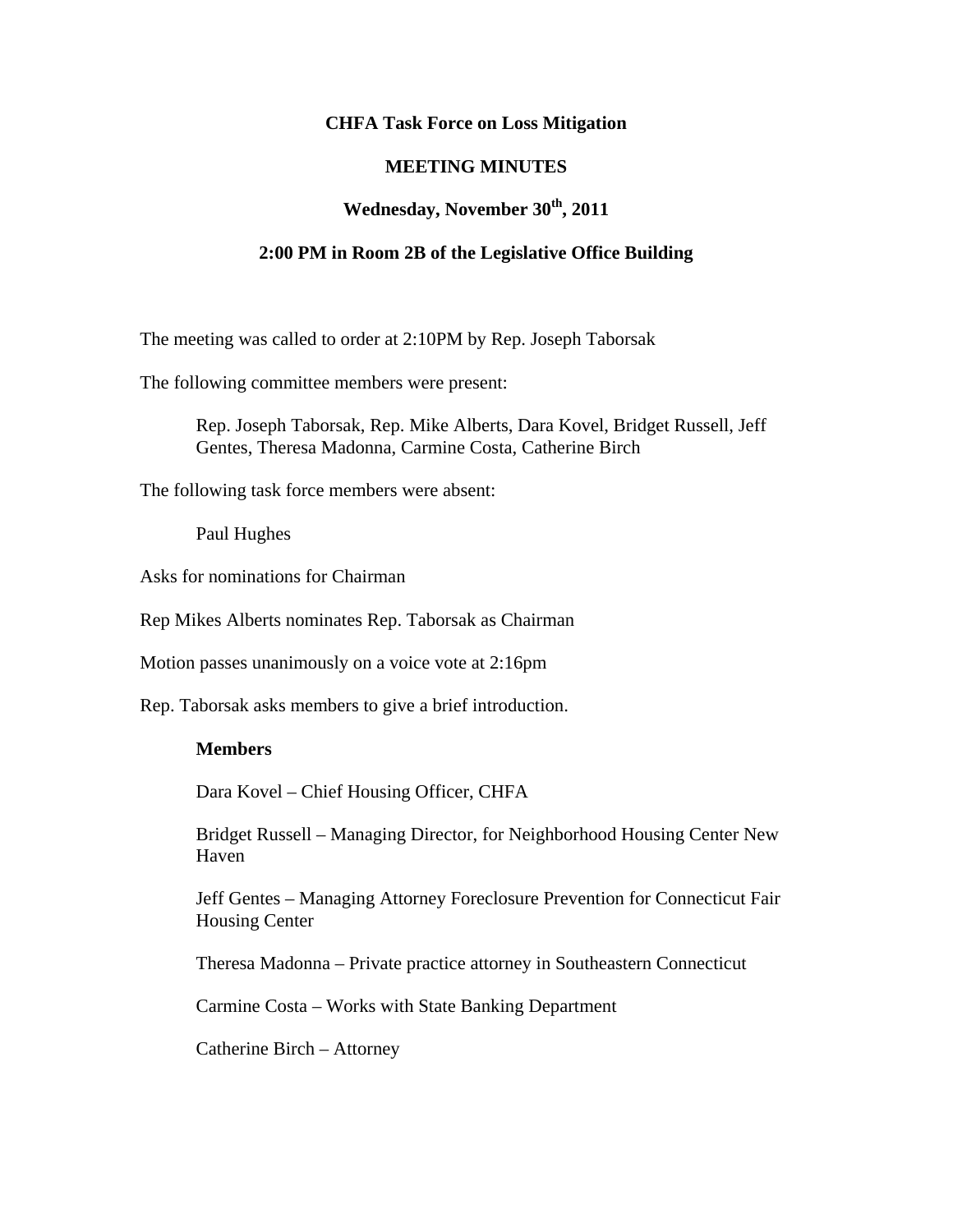Rep. Mike Alberts –  $50<sup>th</sup>$  District State Representative, Ranking Member on the Connecticut General Assembly Committee on Banking, and Senior Commercial Loan Officer at a Community Bank.

## **Task Force Staff**

Eileen Lawlor – Legislative Commissioners Office, Banks Committee

Chris Reinhart- Office of Legislative Research, Banks Committee

Justin Rosen – Clerk of Banks Committee, Administrator for CHFA Task Force

Rep. Taborsak – Overview of Task Force.

To review and evaluate loss mitigation programs administered by Connecticut Housing Finance Authority (CHFA) and submit a report on its findings and recommendations to the Banks Committee. Section 5, Public Act No. 11-201

Appointment of Subcommittees

Sub-Committee on Foreclosure Mediation and CT Banking Department

Members:

Jeff Gentes Carmine Costa Joe Taborsak

Sub-Committee on Housing Counselors and Private Bar Attorneys

Members:

Bridget Russell Theresa Madonna Paul Hughes

Sub-Committee on CHFA Bond Rating, Debt Service and Funding Issues

Members: Rep. Michael Alberts Dara Kovel Jeff Gentes Catherine Birch